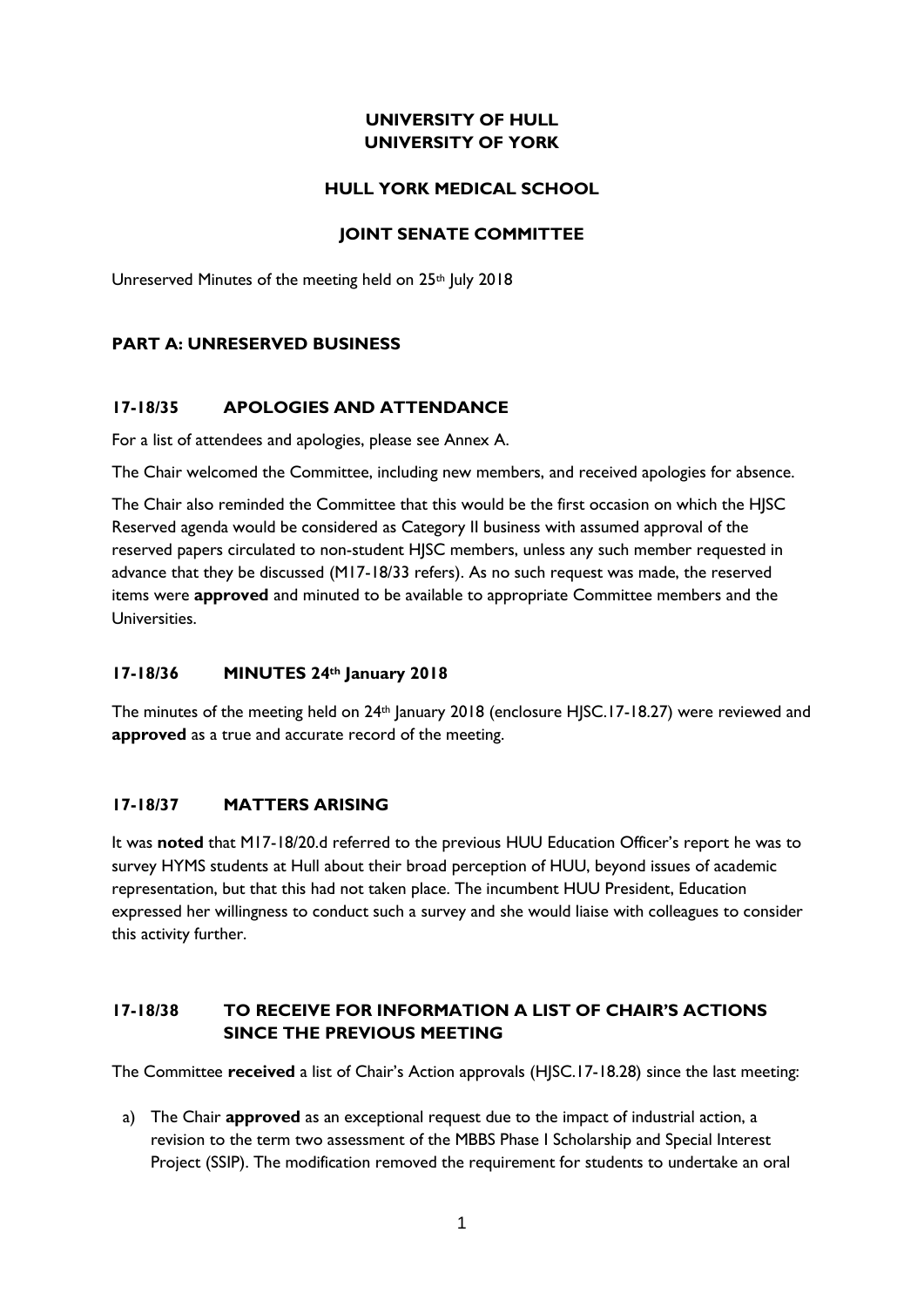poster presentation which would require double marking. The element would be replaced with the need to submit slides of the presentation accompanied by a script or notes as the student would have presented, along with the poster. The marking criteria would also be amended to remove the element specifically covering oral presentation and question and answer component.

- b) The Chair **approved** as an exceptional request due to the impact of industrial action, a revision to the assessment of the Functional and Musculoskeletal Anatomy (FMA) module of the MSc in Human Anatomy and Evolution. The modification delayed the formal presentation (task 1) until 19th April (week 1 of the summer term) and the oral examination viva (task 2) until 25th April (week 2 of the summer term). The modification was approved on the basis that the ability to present the complex information and course content and to discuss it in the viva were regarded as the most suitable way in which to assess the achievement of the module learning outcomes.
- c) The Chair **approved** minor amendments to the following Codes of Practice at the request of the Board of Studies:
	- Code of Practice on Academic and Fitness to Practise Appeals;
	- Code of Practice on Investigation and Determination of Student Complaints;
	- Code of Practice on Fitness to Practise.

The revised Codes will be effective from 1st August 2018.

- d) The Chair **approved** the Board of Studies' request to amend its membership to reflect recent changes in leadership roles within the School. Also to amend the quoracy such that for unreserved business the quoracy is to include at least one student member in attendance.
- e) The Chair **approved** the Board of Studies' request to amend the *Regulations of the Degree of MB BS* specific to students registered on the Diploma of Higher Education (Medical Sciences) such that students successfully completing the Dip HE and that met the English language requirements of the MBBS could progress to year 3/ Phase II of the MBBS. This change in regulation was by addition of an addendum to the Regulations and amendment to the Diploma of Higher Education (Medical Sciences) programme specification. The addendum is also to be time-restricted and effective from the academic year 2018-19 until all students registered on the Diploma of Higher Education (Medical Sciences) have completed their programme. The Addendum states: "Students that have successfully completed the Diploma of Higher Education (Medical Sciences) and meet the English language requirements for the MBBS may progress into year 3 of the MBBS."

In regards to a) and b) above, the Chair BoS reported that the alternative assessments as a consequence of industrial action had been implemented smoothly and that students had fed back that they appreciated the advice and information they had received on the matter.

## **17-18/39 TO CONSIDER MATTERS RAISED BY STUDENT REPRESENTATIVES**

The YUSU Academic Officer informed the Committee of a planned YUSU Officers' visit to Hull to discuss how the Unions might best work with the HYMS student body.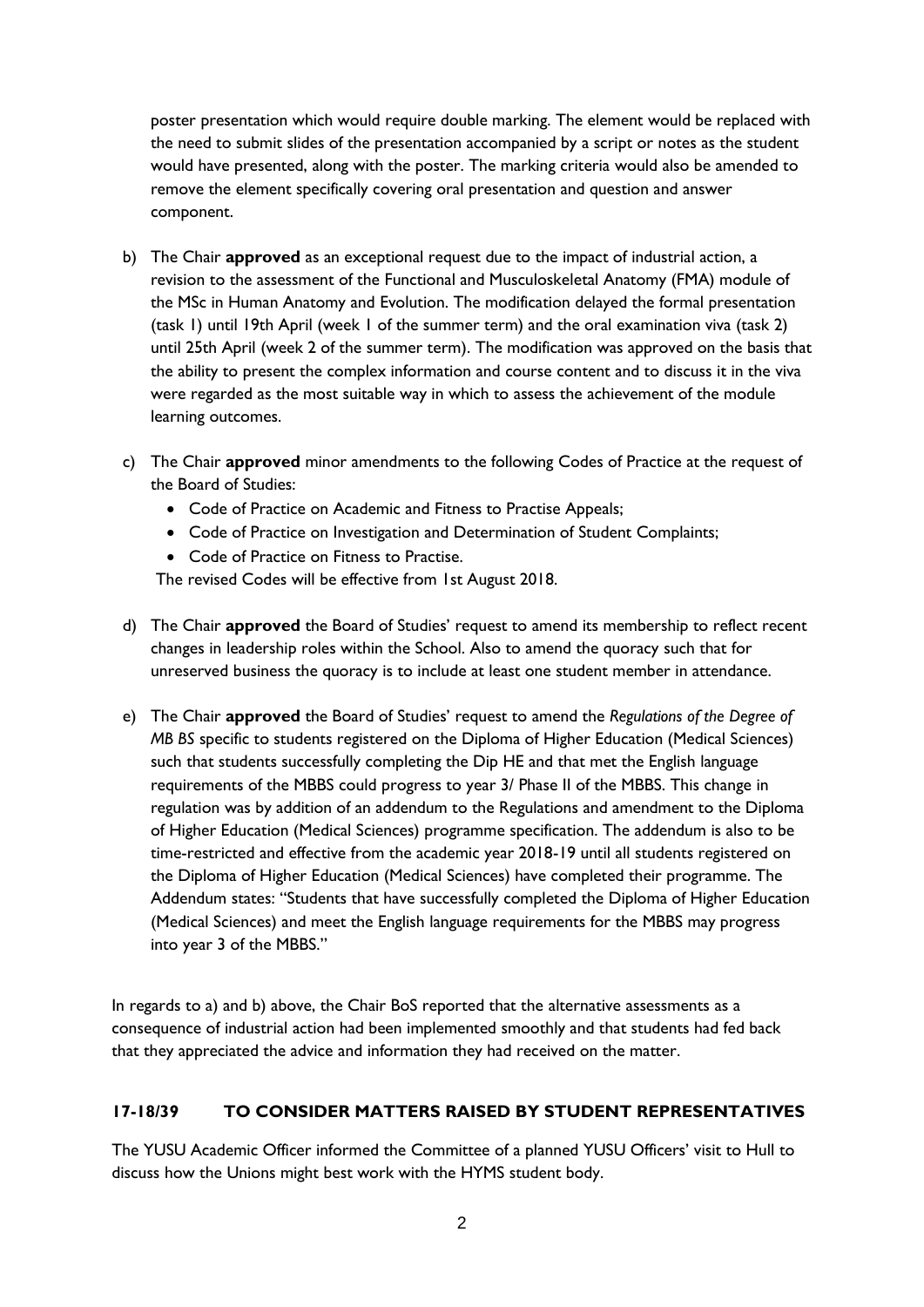The HUU President, Education and YUSU Academic Officer both **reported** that having a HYMS Subject Co-ordinator (HUU)/ Department Rep (YUSU) during the last year had worked well in connecting the Unions and the School.

The GSA Vice President **reported** that two HYMS PGR students had applied for funding to organise a conference on making the transition from academic research to industry which had led to a successful event.

The Acting Chair of the Student-Staff Committee **reported** that a new Subject Co-ordinator/ Departmental Rep would be elected appointed in due course, as would the new Chair SSC.

## **17-18/40 TO RECEIVE A WRITTEN REPORT FROM THE DEAN**

a) The Dean introduced her report (HJSC.17-18.29) and drew the Committee's attention to:

- i. The most recent teaching and professional services staff appointments;
- ii. The progress of student recruitment for under-graduate and postgraduate 2018-19 entry;
- iii. The implementation of new branding and marketing initiatives and further related plans;
- iv. The experience of undergraduate and postgraduate programme delivery during 2017-18;
- v. The ongoing work to implement the School expansion plan following receipt of additional medical training places, and including business systems developments to support teaching and learning and plans for the development of the Academy of Primary Care.
- b) During the discussion it was **noted** that:
	- i. HYMS was given the largest number of additional medical training places of medical schools bidding to HEFCE/Office for Students and that this expansion would be the most significant transformation of the Hull York Medical School since its founding and likely for a considerable time to come. The expansion project is being led by the Chief Operating Officer with contributions from a number of senior colleagues.
	- ii. The development of the Academy of Primary Care was a significant demonstration in the expansion bid of HYMS' commitment to primary care within the region and that this would further HYMS' long-standing focus on providing training and clinicians in the field.
	- iii. Recent appointments to York and Hull appeared to be balanced towards Hull, which it was explained was both in order to redress the balance towards an equal distribution of staff at both Universities and accounted for jointly funded Hull (Institute for Clinical and Applied Health Research) and HYMS posts. It was also noted that though some posts were registered to Hull the staff would be involved in delivering teaching at both universities. Further academic appointments would follow as part of School expansion, supported by appropriate growth in the professional services staff. The Dean offered to provide the Committee with an overview of staffing in her report to the next meeting.

**Action: Dean**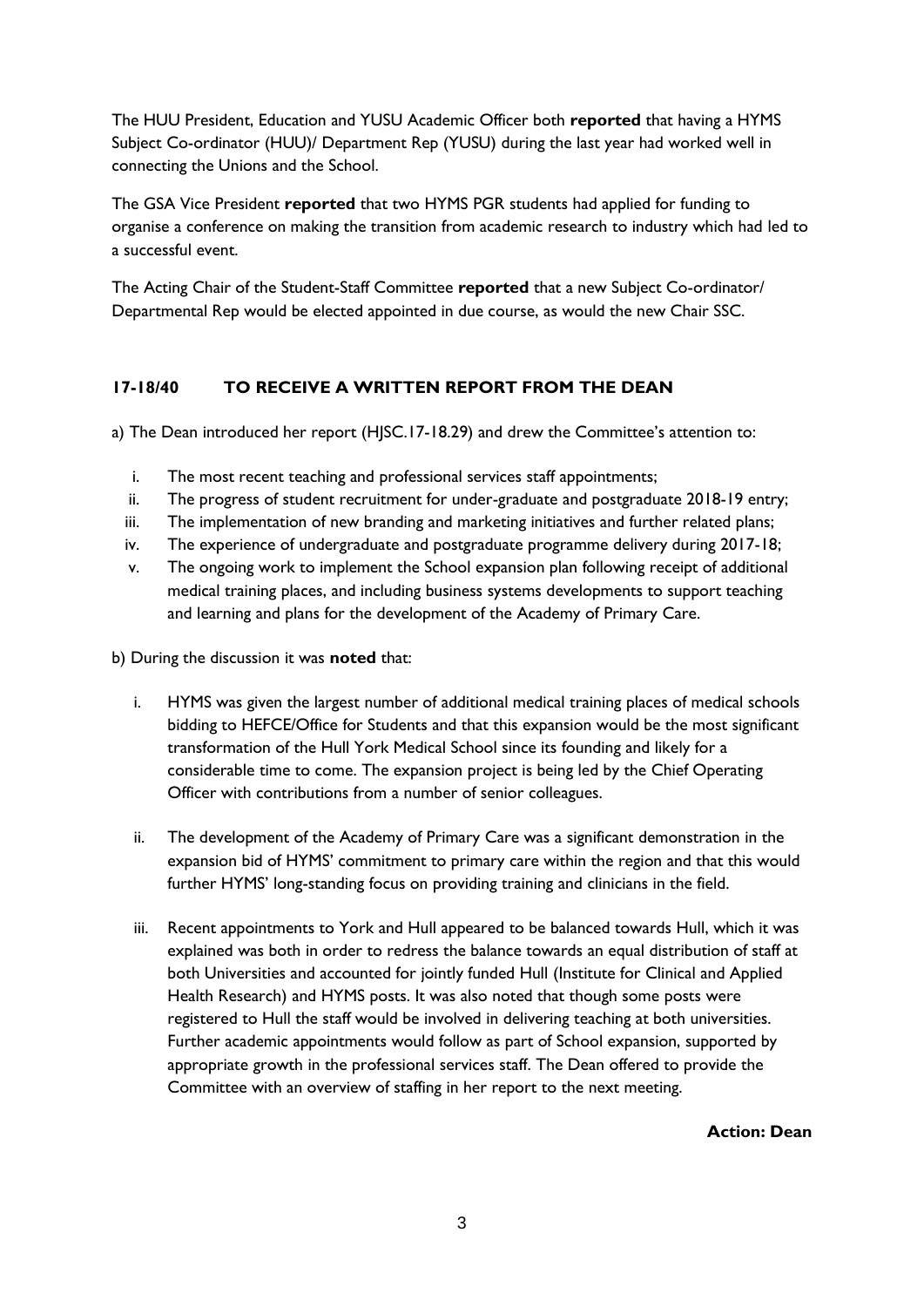- iv. As part of the development of the Academy of Primary Care and wider expansions, the School was reconsidering the most effective way in which to integrate Public Patient Involvement (PPI) into its work. It was suggested that a co-production model as adopted elsewhere at Hull was a more positive approach than more consultative approaches taken in the past. The Dean emphasised the School's commitment to PPI and explained that an expansion work-stream is exploring approaches to adopt.
- v. As part of the expansion plans the School is exploring partnership opportunities with the South Tees NHS Trust that could facilitate clinical placements in the Friarage Hospital, Northallerton and James Cook Hospital, Middlesbrough. This would be the first new major Trust partnership since the School's creation and the Committee queried how such a partnership might be approved. The Dean explained that the School intended to draw on the University of York's activities to develop a wider partnership between the Trust and the University which was being led by the PVC Research and Dean of the Faculty of Sciences. The Chair supported this development and suggested that the Joint Board be asked to give its view on what would be an appropriate approach to approving any eventual partnership to both universities' satisfaction.

### **Action: Secretary**

vi. The Dean's Report referred to the School's CPD provision and this raised a question of how the School oversees the governance and quality of such taught provision. The Committee was informed that the CPD sessions referred to were non-credit-bearing workshops provided to clinicians and clinical tutors and that any credit-bearing modules within programmes and available as CPD were subject to standard oversight processes. The Committee was satisfied with the response received.

# **17-18/41 TO CONSIDER THE GATEWAY YEAR COMPONENT (YEAR 1) OF A NEW MBBS IN MEDICINE (WITH A GATEWAY YEAR) PROGRAMME**

The Committee **considered** a proposal for a six-year MBBS variant to include a Level 3, 120 credit modular Gateway Year (year 0) (HJSC.17-18.30). The full MBBS will be titled *MBBS in Medicine with a Gateway Year*, listed on UCAS as a separate *Medicine with a Gateway Year* entry route to the existing five-year MBBS programme. The programme would be full time and start in 2019/20.

The Gateway Year will be delivered at Hull. The year 0 will include some clinical placement activity. On joining the MBBS year one it is intended students will be able to choose which university they will be registered with, following the usual HYMS campus allocation policy.

The six-year MBBS programme is intended for a widening participation (WP) cohort with specific WP entrance criteria and a lower A-Level tariff, reflecting its Level 3 starting point. It will also give preference to applicants from the HYMS region. It is not intended to recruit international students, but will be open to EEA students. Students will have access to student finance for the full six years. Should students successfully complete the Gateway Year and decide not to progress to the MBBS year one they will be eligible for a jointly awarded Foundation Certificate in Higher Education (Pre-Medicine) exit award.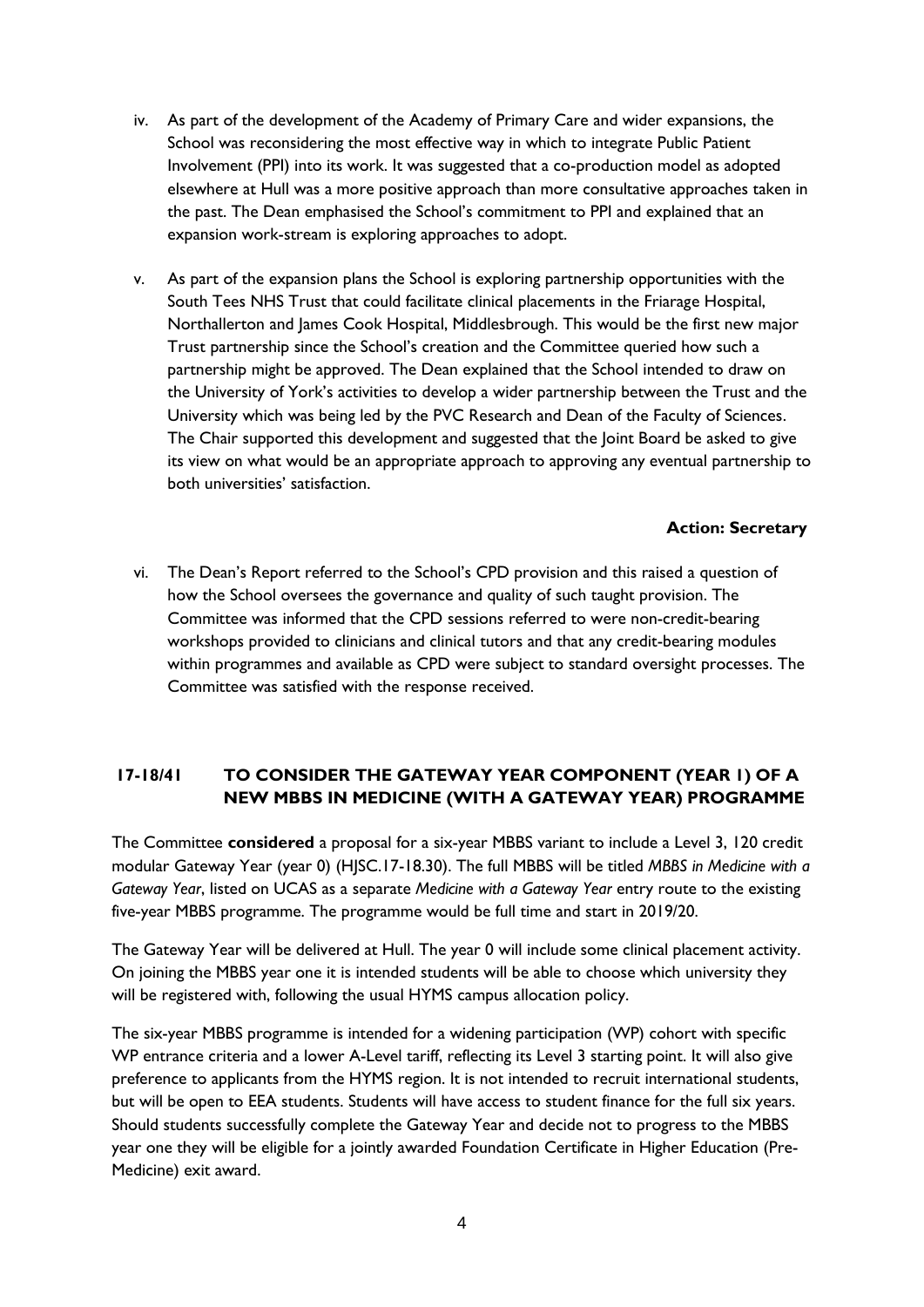The Committee considered the Programme Specification and six new Module Descriptors, reports from two External Assessors with expertise delivering similar programmes, and a response by the Programme Team to the Externals' comments.

During the discussion it was **noted** that:

- Students successfully completing the Gateway Year and progressing to the existing MBBS would follow that programme as specified on that Programme Specification (see also M17-18/42).
- The General Medical Council have confirmed that they do not need to separately approve the Gateway Year programme or the six-year variant, as they already recognise HYMS as an approved training provider and as the existing accredited MBBS will not be altered.
- The Quality Support Officers (QSO) and Professional Services at both Universities have been involved in the development of the programme. The York QSO had provided comments to the Programme Team after the last Board of Studies meeting which with the Committee's approval the Team had agreed to incorporate into the programme documentation post-HJSC.
- Section 10 of the Programme Specification stated that "Students need to have a maximum 3 year gap between secondary education and starting at HYMS" which was felt to be ambiguous. It was confirmed that the programme is to be normally available only to those students with a maximum of three years since completion of initial secondary education (school leaving). It was further suggested that care-leavers can experience later competency in, and adaptation to, independent living than other young adults. Therefore to effectively support their transition onto the programme and longer-term progression, enabling applications from those care leavers of an older age could be appropriate. It was suggested that the wording in Section 10 be amended to "Students *normally* need to have a maximum 3-year gap between *leaving school* and starting at HYMS".
- The entrance criteria would be managed pragmatically to account for those applications that did not meet the standard criteria described, but that suggested the appropriate aptitude and abilities. This would include taking decisions, where places were available, to offer five-year MBBS places to any six-year programme applicants that achieved the higher A-Level grades for 'direct entry', and a place on the six-year programme to five-year programme applicants that did not obtain high enough grades and otherwise met the WP criteria for the six-year MBBS.
- The University of Hull has considerable experience in the delivery of Foundation Programmes and that this experience has demonstrated the challenges students can face successfully progressing through higher education programmes. It was suggested that recruitment of staff to deliver both the Level 3 academic content and to support the development of independent learning and study skills would be crucial.
- The financial costs of the programme could be considerable to the intended WP cohort and members of the Committee and an External Assessor questioned how students would be supported to meet the costs of the programme. The School explained that students would qualify for six years of financial support from Student Finance England, from bursaries and that they had secured scholarship funding which they were considering how best to allocate fairly, transparently and effectively. This consideration included if students should be provided with IT equipment.

The Committee **approved** the MBBS in Medicine with a Gateway Year six-year programme, the Gateway Year component and its composite modules and the exit award of Foundation Certificate in Higher Education (Pre-Medicine), subject to revisions of the documentation agreed outside of the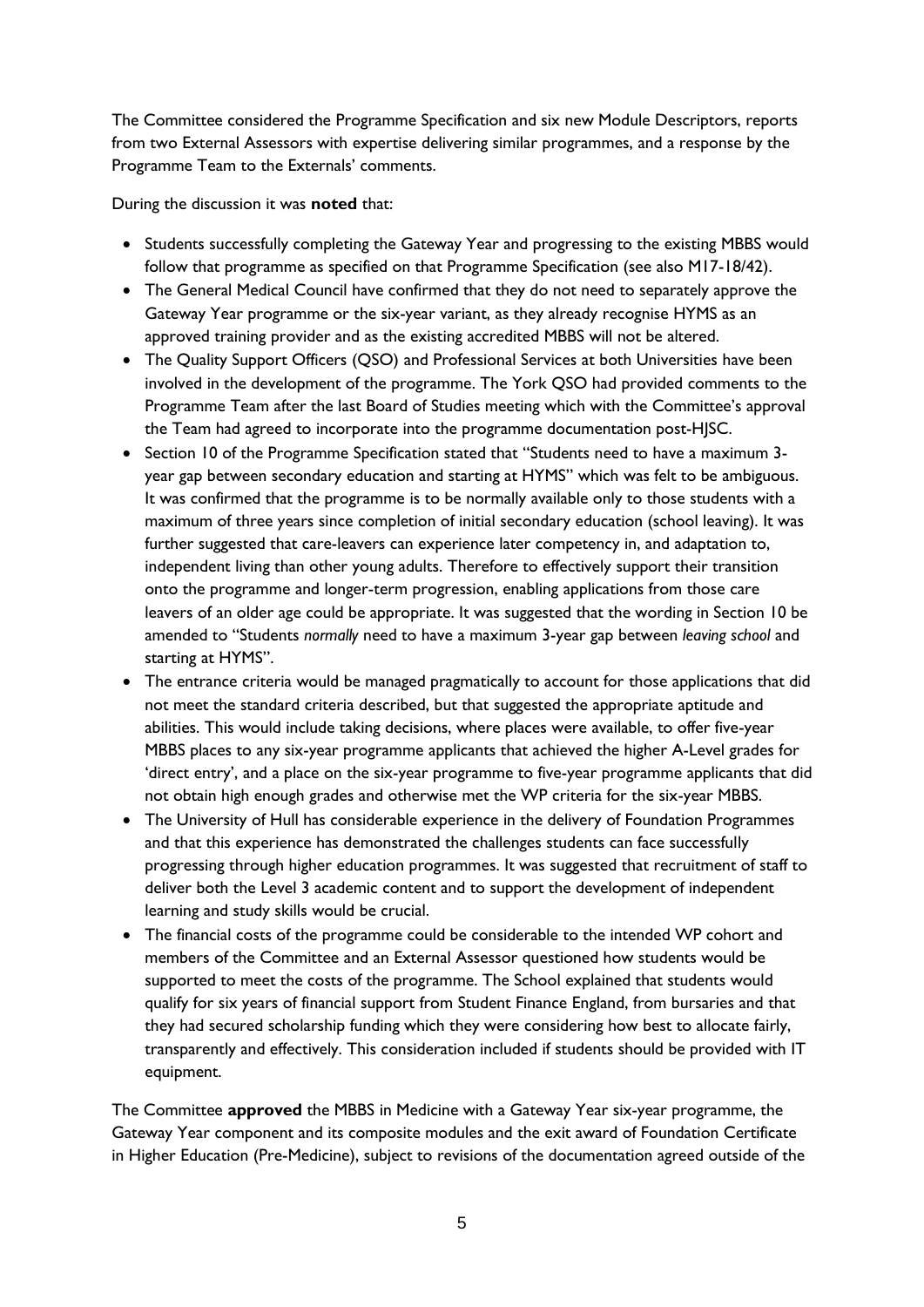meeting with the Programme Team and the amendment to Section 10 outlined above. As a result of HJSC approval the programme can be advertised at the earliest opportunity.

## **17-18/42 TO CONSIDER REVISIONS TO THE MBBS PROGRAMME SPECIFICATION, UPDATED FOR ACCURACY AND FOR THE 2018-19 COHORT**

The Committee **considered** the MBBS Programme Specification for 2018/19 (HJSC.17-18.31) following revisions to update information on learning outcomes, assessment and the subject content and timings of various blocks. The Committee **approved** the specification subject to revisions to Sections 15 and 23 to ensure they reflect that 'Outcomes for Graduates' is the latest GMC reference source.

## **17-18/43 TO CONSIDER A REVISED POLICY ON EXCEPTIONAL CIRCUMSTANCES AFFECTING ASSESSMENT AND EXAMINATION (FORMERLY MITIGATING CIRCUMSTANCES)**

The Committee considered a revised *Policy on Exceptional Circumstances Affecting Assessment and Examination* (formerly Mitigating Circumstances), including revisions to the title and membership of the Exceptional Circumstances Committee (HJSC17.18.32). The proposal reflected a substantial revision of the previous policy and following thorough internal consultation and consultation with the Quality Support Officers and the York Special Cases Manager. The proposal included the designation of assessments as Clinical and Non-clinical Examinations and of the application of a Fitto-Sit declaration by students undertaking the former.

During the discussion the Committee **noted** that the Secretary would provide a list of minor amendments to the Board of Studies for incorporation in the final version of the document. It was also suggested in the discussion that:

- YUSU, HUU and GSA advice and guidance services be mentioned and contact details added;
- Section 4.7 could be clearer as to what will happen if evidence cannot be submitted within 10 working days of the claim being submitted;
- Section 6, table p. 16 for 'Reluctance to disclose circumstances...' it was suggested that there might be good reason why students are reluctant, which the School recognised and said it already has ways to handle such instances. Therefore the table entry could be amended to reflect this;
- Section 6, table p. 17 section on Pregnancy could signpost the Universities' policies on pregnancy and maternity as it was noted HYMS does not have a separate such policy;
- Section 6, table p. 19 for Planned Health Appointments could be expanded to note that the School will consider cases where such appointments cannot be moved (eg. surgery);
- Section 7.7.3 the invigilator's report could be used as evidence for the Exceptional Circumstances claim and could therefore be referred to in 7.7.3, though in cases of more significant medical incident in an assessment further medical evidence might also be required;
- Section 7.8.1 should amend reference to fit-to-sit policy to 'fit-to-sit provisions that follow' to remove any suggestion there is a separate fit-to-sit policy document.

The Committee also discussed the extent to which students undertaking Clinical Examinations would be sufficiently equipped at the point of their first Clinical Examination to make a sound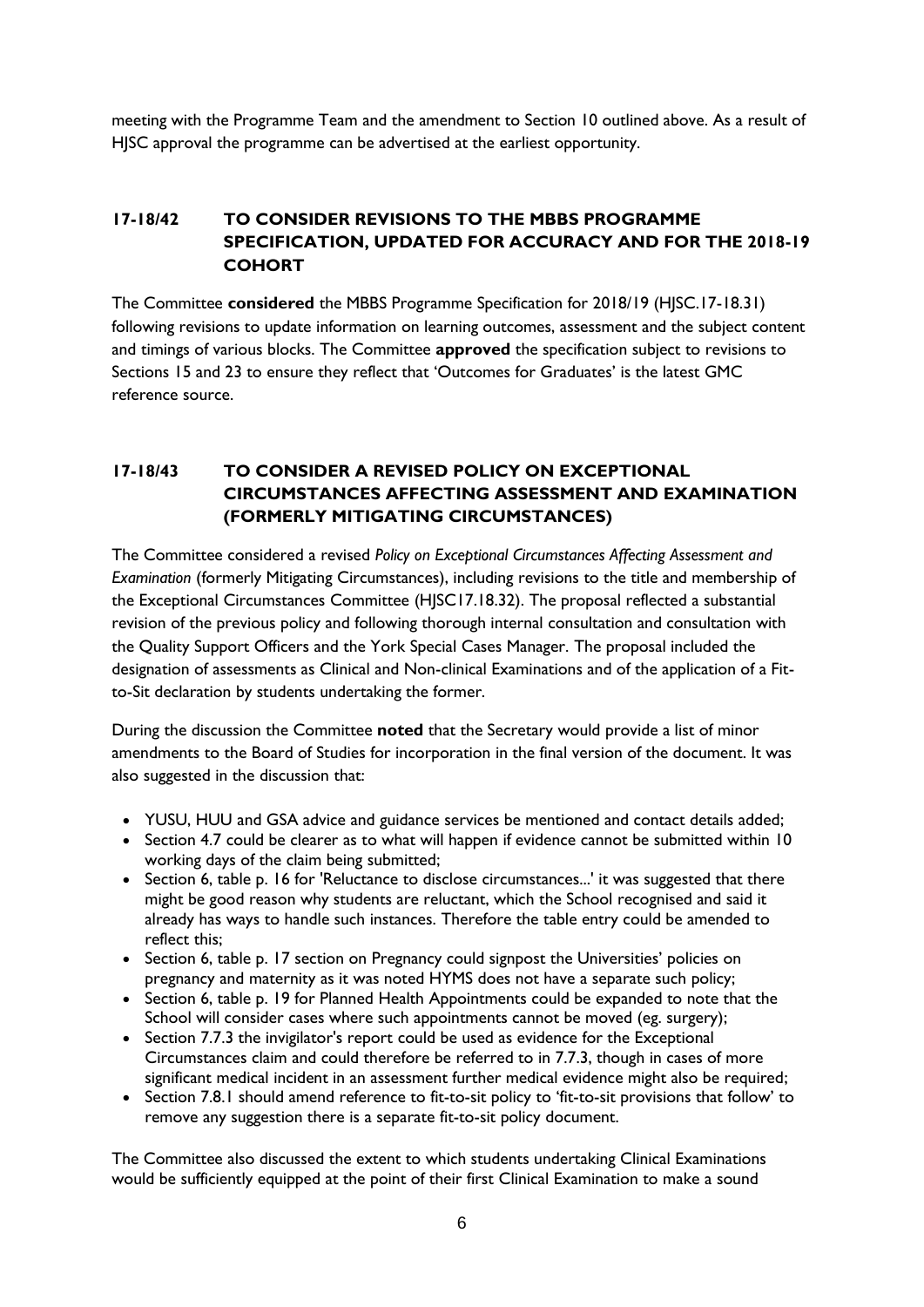judgement of their fitness to sit the assessment, and as a result of appropriate training to make such a personal reflection of fitness. The Committee was reassured that as a key feature of the MBBS is early clinical exposure students are actively supported from an early stage to understand the meaning of fitness-to-practise and of how to assess their fitness at a given point in time, such that it is reasonable to expect students to understand the implications of their fit-to-sit judgement. Further, as the Policy would apply to all HYMS students, those on the six-year MBBS Gateway Year would not be as experienced in fitness-to-practise/-sit issues and thus their assessments would not be classed as Clinical Examinations.

The Committee **approved** the Policy for implementation for the start of the 2018-19 academic year, subject to the revisions suggested above.

### **17-18/44 TO CONSIDER A CODE OF PRACTICE ON FITNESS TO STUDY**

The Committee **considered** a new *Code of Practice on Fitness to Study* (HJSC17.18.33). The Committee was informed that the Policy was felt timely as both Universities now had Fitness to study Policies and the School had revised related policies and codes of practice, such that it is now appropriate for HYMS to have provision to manage challenging student cases not falling under existing process such as Fitness-to-Practise. The proposal had been aligned with the Universities' policies and adopted a similarly staged approach to managing circumstances, with the students' interests central to the process.

The Head of Quality and Standards confirmed that on review of the latest York policy, which was recently revised, the School's proposal remained appropriate.

During the discussion it was **noted** that under section 9.1.5 the Fitness to Study panel can recommend that the Board of Studies terminates a student's studies, which it was clarified would require HJSC approval. However, it was suggested that as the York policy allows only the Vice Chancellor to terminate the studies of/expel a student under such circumstances, that it would be pertinent to ensure that the provisions of the HYMS policy were appropriate in assuming (the Chair of) HJSC had the delegated authority of both Universities for such decisions. The Chair asked that the Secretary consult the Universities' Governance Officers on this issue.

### **Action: Secretary**

It was also **noted** during the discussion that following approval of the *Code of Practice on Fitness to Study* that the *Code of Practice on Academic and Fitness to Practise Appeals* would require revision to facilitate the necessary appeal opportunities to be afforded to students.

### **Action: Chair BoS**

The proposal was **approved** for implementation for the start of the 2018-19 academic year, subject to a number of amendments forwarded to the School by the Secretary and to the outcome of the consultation with the Governance Officers.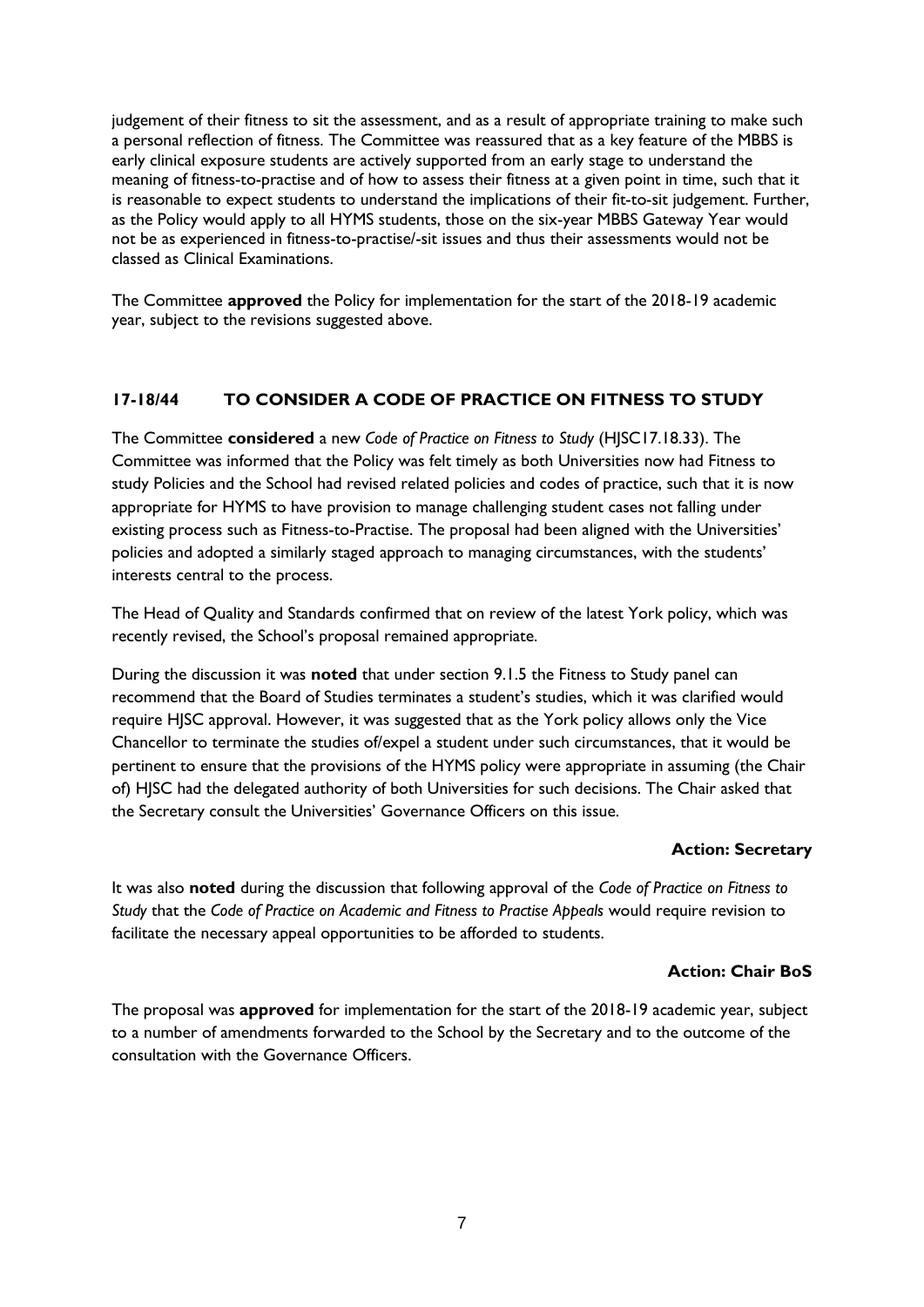## **17-18/45 TO RECEIVE A VERBAL UPDATE ON THE HYMS SUBMISSION TO THE GMC OF THE MEDICAL SCHOOLS ANNUAL RETURN 2016/17 AND FEEDBACK RECEIVED FROM THE GMC**

The Committee **received** a verbal update on the HYMS submission to the GMC of the Medical Schools Annual Return 2016/17 and feedback received from the GMC (HJSC.17-18.34). The Head of Quality and Standards in HYMS explained that, as in recent years, the GMC provided only minimal feedback to the School and on only specific points HYMS had raised in its report. It was **noted** that though the brief feedback provided only limited comment on the GMC's view of HYMS it also provided reassurance of the quality and standards the School maintains and of its proactive approach to monitoring areas of concern it highlighted to the regulator.

### **17-18/46 TO CONSIDER WHICH STUDENT SATISFACTION SURVEYS HYMS WILL PARTICIPATE IN DURING 2018-19**

The Committee **considered** a paper tabled by the Secretary concerning HYMS' participation in student satisfaction surveys in 2018/19 (HJSC17-18.35). The Committee **noted** that in 2017/18 there had been some confusion as to in which postgraduate surveys the School would participate and of the University that would manage such participation. The paper recommended that, with the School's agreement HYMS would participate in the NSS, PTES and PRES surveys in 2018/19. Further, that York would manage the School's participation in the NSS and PRES as it would participate in these as an institution. It was also recommended that the School participate in PTES should Hull confirm its participation and consequently it would manage the School's involvement. The proposal was **approved** following confirmation from the Chair, Deputy Chair and colleagues in HYMS that this approach would be agreeable to all parties. The Secretary would communicate this decision to those colleagues involved in the administration of the surveys.

**Action: Secretary**

## **17-18/47 TO CONSIDER UPDATED UNDERGRADUATE AND POSTGRADUATE ACTION PLANS FOR 2017-18**

The Committee **discussed** the most recent updates to the undergraduate and postgraduate action plans for 2017/18 (HJSC.17-18.36), referring also to details in the Dean's Report (HJSC.17-18.29).

- a) The Committee was particularly concerned to understand the extent to which the organisation and management of undergraduate clinical placements had been improved by the appointment of the Clinical Deans and their teams. The Committee was satisfied that, though on account of a number of pressures during the year progress had not been as extensive as desired, improvements had been made to the clinical placement experience which were continuing to be monitored and enhanced.
- b) The Committee was pleased to **note** that the majority of actions had been completed on the postgraduate plan, but it was disappointed that despite the previous Chair of the Postgraduate Programmes Board's efforts to engage with the postgraduate research students (PGR) to better understand poor PRES results relating to PGR community and student voice, this issue remained. The Committee suggested this issue was one of shared responsibility that would only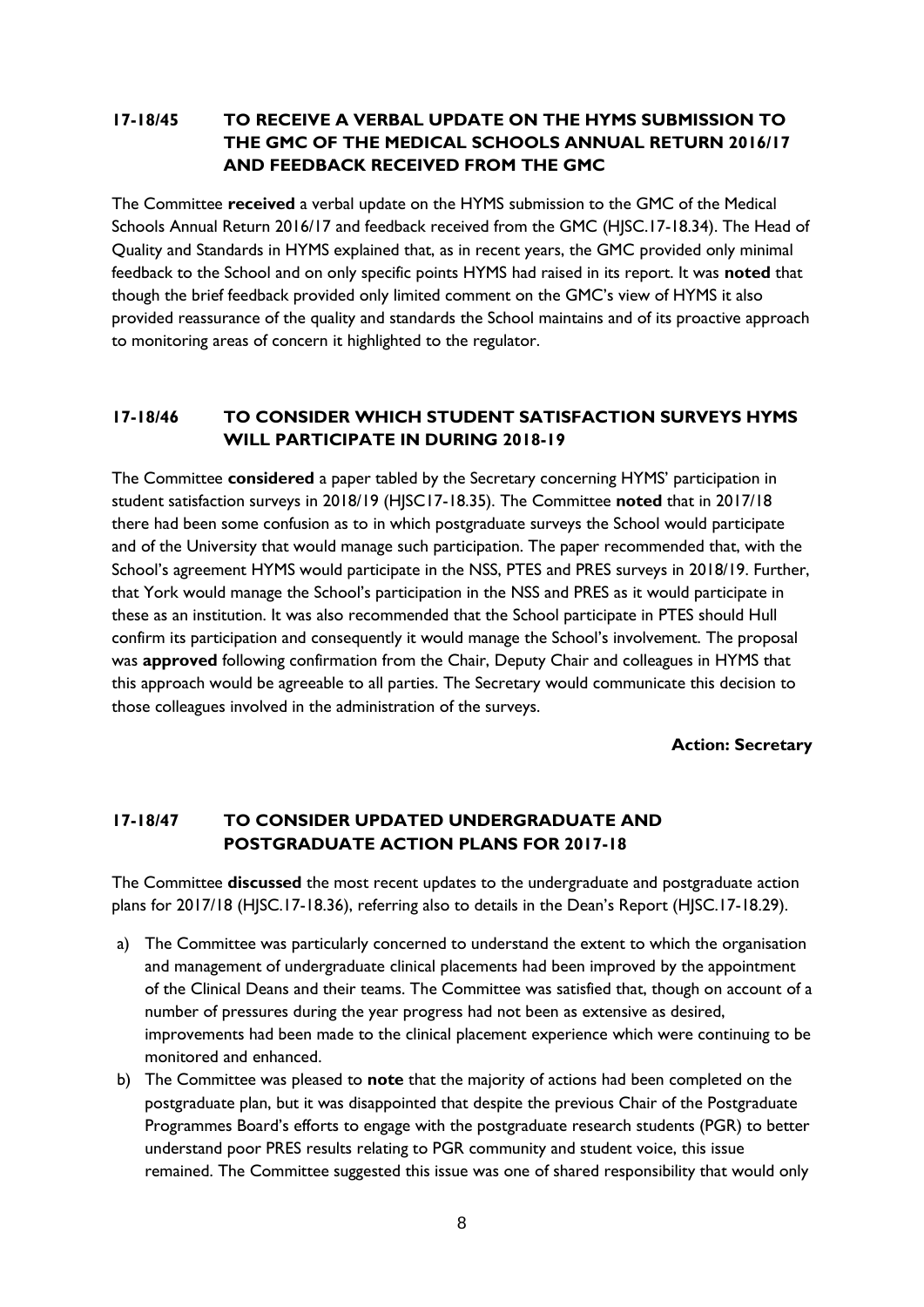be solved with the active support of the PGR cohort, proffering that the start of a new academic year with a new Chair of the Postgraduate Programmes Board could offer a fresh opportunity to resolve this issue.

## **17-18/48 VALEDICTIONS TO RETIRING MEMBERS OF THE COMMITTEE**

The Chair thanked those members of the Committee present and in absentia that had/would be retiring from the Committee with the conclusion of the academic year:

- Professor Alan Speight (Deputy Chair, Hull);
- Mr Julian Porch (YUSU);
- Mr Salman Anwar (HUU);
- Ms Emmily Nonas (Chair SSC, HYMS);
- Dr Claire Hookham-Williams (Hull);
- Dr Jan Hardman (York);
- Professor Martin Chalkley (York);
- Dr Katherine Selby (York);
- Dr Roger Sturmey (HYMS).

## **17-18/49 DATES OF MEETINGS IN 2018-19**

Dates for the meetings in 2018-19

- Wednesday 24th October 2018, 10.00am-12.00pm, Meeting Room 223 HYMS York/ 1st floor meeting room Loxley Building Hull
- **Thursday** 24th January 2019, 10.00am-12pm, Meeting Room 223 HYMS York/ 1st floor meeting room Loxley Building Hull
- Wednesday 17th April 2019, 2.00-4.00pm, Meeting Room 223 HYMS York/ **2nd floor** meeting room Loxley Building Hull
- **Thursday** 25th July 2019 10.00am-12.00pm, Meeting Room 223 HYMS York/ 1st floo**r** meeting room Loxley Building Hull

## **ANNEX A: Attendance**

### **Members**

Professor John Robinson (Chair, PVC York) Professor Glenn Burgess (Deputy Chair, DVC Hull) Professor Una Macleod (Dean, HYMS) Dr Sam Cobb (Chair Board of Studies, HYMS) Dr Jacquie White (Hull Senate representative) Dr Claire Hookham-Williams (Hull Learning, Teaching and Assessment Committee representative) Mr Colin Johnson (Hull Teaching Committee) Professor Neil Lunt (York Senate representative) Mr James Hare (Academic Officer, YUSU) Mr Vassili Crispi (School Representative, HUU and Acting Chair Student Staff Committee, HYMS) Miss Isobel Hall (President, Education, HUU)